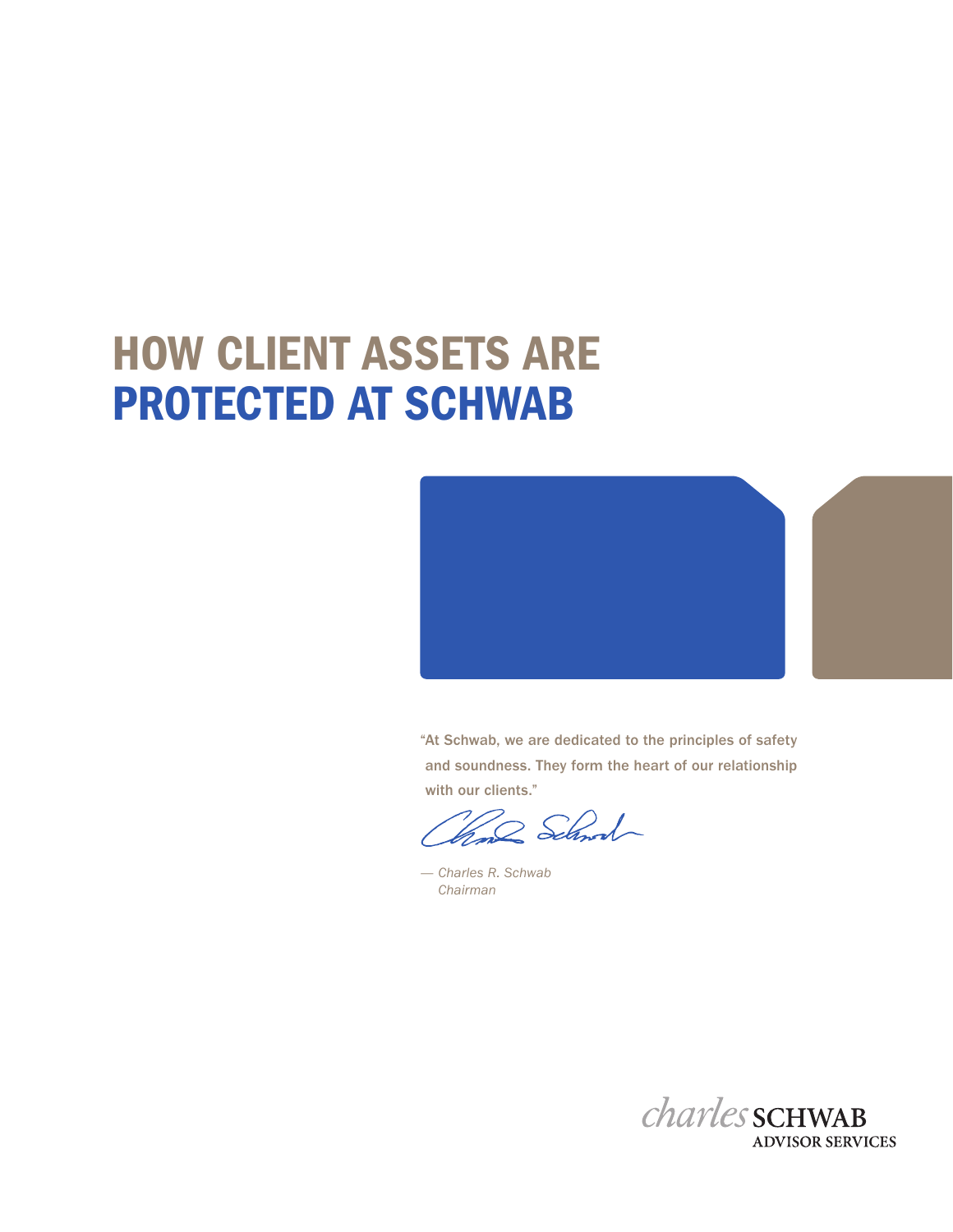# The measures we take to protect client assets

Schwab is committed to staying financially strong, and we have confidence in our ongoing financial health. We run our business with a sound capital structure and position our company for long-term strength and stability. We take appropriate actions to help give our clients peace of mind about the security of their accounts.

# Keeping client securities separate from broker-dealer securities

Client securities—such as stocks and bonds that are fully paid for or excess margin securities are segregated from broker-dealer securities, in compliance with the SEC's Customer Protection Rule. This is a legal requirement for all brokerdealers.

In the unlikely event of insolvency of a brokerdealer, these segregated assets are not available to general creditors and are protected against creditors' claims. Rigorous reporting and auditing requirements have been put in place by government regulators to help ensure all broker-dealers comply with this rule.

### SIPC account protection

HOW SIPC PROTECTS CUSTOMERS. The Securities Investor Protection Corporation (SIPC) is a nonprofit membership corporation created in 1970 by a federal statute, the Securities Investor Protection Act, to protect investments and increase investor confidence. For more information about SIPC, go to [sipc.org](http://sipc.org).

WHAT SIPC DOES. SIPC protects customers of SIPC-member broker-dealers if a firm fails financially.

• When a firm fails, SIPC typically asks a federal court to appoint a trustee to liquidate the firm and protect its customers. After customers receive securities registered in their names, the trustee distributes the remaining assets, known as the customer property, back to all customers on a pro rata basis. The trustee and SIPC will often

arrange to have customer accounts transferred to another brokerage firm. Customers then have the option of staying at the new firm or moving to another firm of their choosing.

- • If customer assets are unaccounted for due to recordkeeping errors or misappropriation, customers are reimbursed by the assigned trustee or SIPC up to \$500,000 per customer for all accounts held in the same capacity, including a maximum of \$250,000 in claims for cash. Whenever possible, the actual stocks and other securities owned by a customer are returned. If necessary, SIPC funds will be used to purchase replacement securities (such as stocks) in the open market—even if the market value of these investments has changed.
- SIPC does not cover certain types of investments, such as commodity futures contracts, fixed annuity contracts and foreign currency, or fluctuations in the market value of securities.

## ADDITIONAL PROTECTION FROM LLOYD'S OF LONDON AND OTHER LONDON INSURERS.

At Schwab, our customers receive an extra level of coverage. We've chosen a program led by Lloyd's of London, a well-respected name in the insurance industry, as underwriter for additional brokerage insurance. This "excess SIPC" protection of securities and cash is provided up to an aggregate of \$600 million, limited to a combined return to any customer from a trustee, SIPC, Lloyd's, and other London insurers of \$150 million, including up to \$1,150,000 in cash. This additional protection becomes available in the event that SIPC limits are exhausted and there are no additional funds available from the estate of the failed brokerage firm.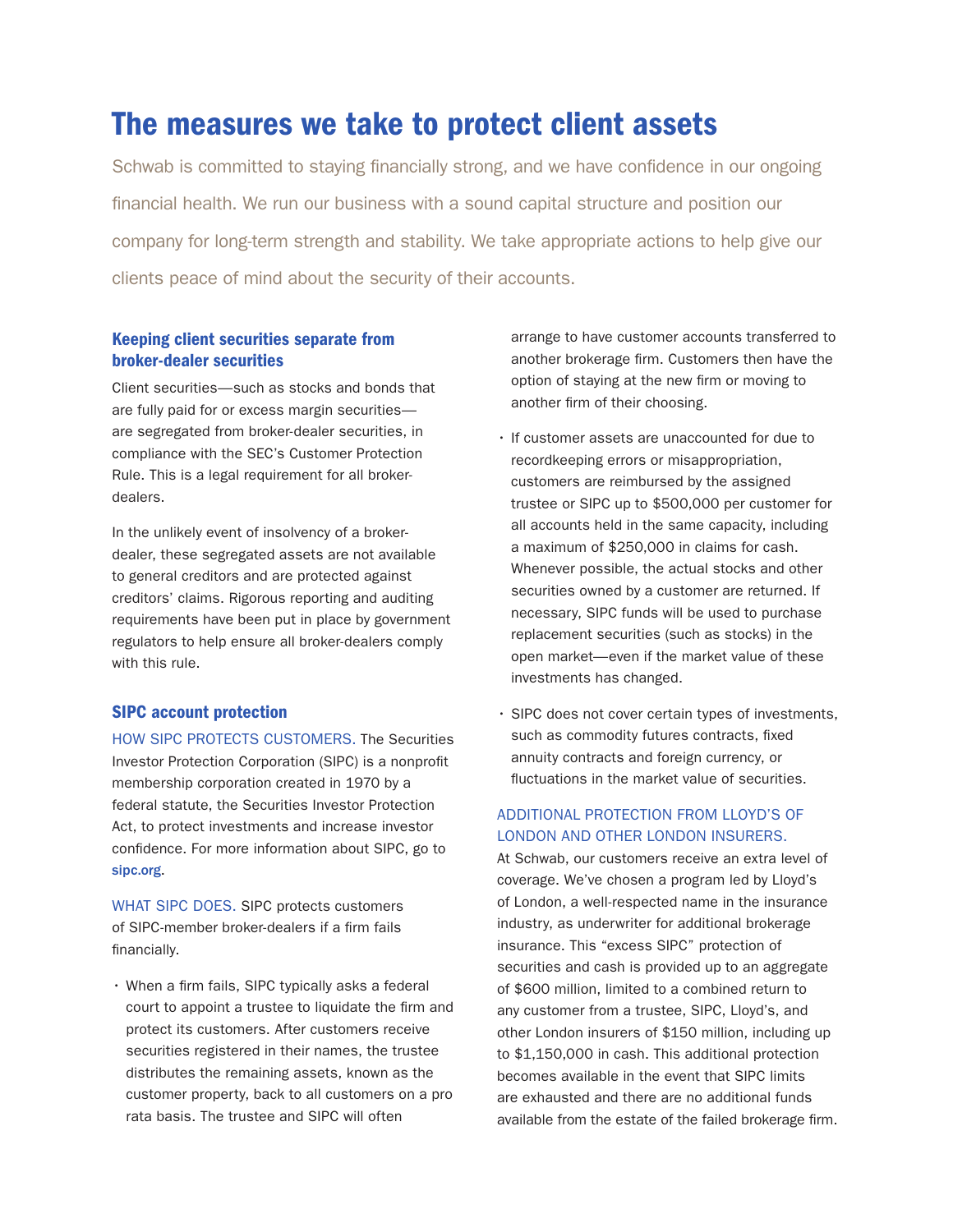#### FDIC coverage

WHAT IS FDIC INSURANCE? The Federal Deposit Insurance Corporation (FDIC) is a U.S. federal agency that protects investors against the loss of their deposit accounts (such as checking and savings) in the event of the failure of an FDICinsured bank. For more information about FDIC coverage, go to [fdic.gov](http://fdic.gov).

The basic FDIC insurance amount is \$250,000 per account holder per insured bank and \$250,000 for certain retirement accounts deposited at an insured bank. These amounts include principal and accrued interest.

The FDIC does not insure money invested in stocks, bonds, mutual funds, life insurance policies, annuities, or municipal securities, even if these investments were bought from an insured bank.

#### HOW IS FDIC INSURANCE COVERAGE

DETERMINED? The FDIC insurance limit applies to each account holder at each FDIC-insured bank. Here is how the FDIC defines coverage for different account holders by some common "ownership" types:

- SINGLE ACCOUNTS-deposit accounts (e.g., checking, savings) owned by one person. FDIC insurance covers up to \$250,000 per owner for all single accounts at each bank.
- JOINT ACCOUNTS-deposit accounts owned by two or more people. FDIC insurance covers up to \$250,000 per owner for all joint accounts at each bank.
- CERTAIN RETIREMENT ACCOUNTS-accounts such as IRAs and self-directed defined benefit contribution plans. FDIC insurance covers up to \$250,000 per owner for all deposits in such retirement accounts at each bank.

WHAT FDIC-INSURED PRODUCTS ARE AVAILABLE THROUGH SCHWAB BANK®? All deposit accounts held at Schwab Bank, including the Schwab Bank High Yield Investor Checking® account and the Schwab Bank High Yield Investor Savings® account, are FDIC-insured.

# WHAT FDIC-INSURED PRODUCTS ARE AVAILABLE THROUGH SCHWAB BROKERAGE ACCOUNTS?

Charles Schwab & Co., Inc., acting as a deposit broker, can place deposits at FDIC-insured banks on behalf of clients. In this case, the FDIC insurance available from the bank "passes through" to the client. FDIC-insured deposits are available through Schwab brokerage accounts in two ways:

- • CERTIFICATES OF DEPOSIT—Schwab's CD marketplace, Schwab CD OneSource® , enables clients to purchase CDs from FDIC-insured banks across the country. CDs purchased through Schwab, together with other deposits held at the issuing institution, are aggregated and FDIC-insured up to \$250,000 at each bank.<sup>1</sup> Through Schwab CD OneSource, clients may purchase CDs from multiple banks for added FDIC coverage.
- BANK SWEEP FEATURE—If the cash feature in effect for a Schwab brokerage account is the Bank Sweep feature, cash balances are automatically swept to deposits at Schwab Bank and are FDIC-insured. Keep in mind that all deposits held at Schwab Bank—whether an account is opened directly at the bank or Schwab brokerage holds the account on the client's behalf—are added together to determine the total amount of FDIC insurance coverage for deposits.

Financial results and more information about Schwab's business and financial condition can be viewed at any time at [aboutschwab.com.](http://aboutschwab.com)